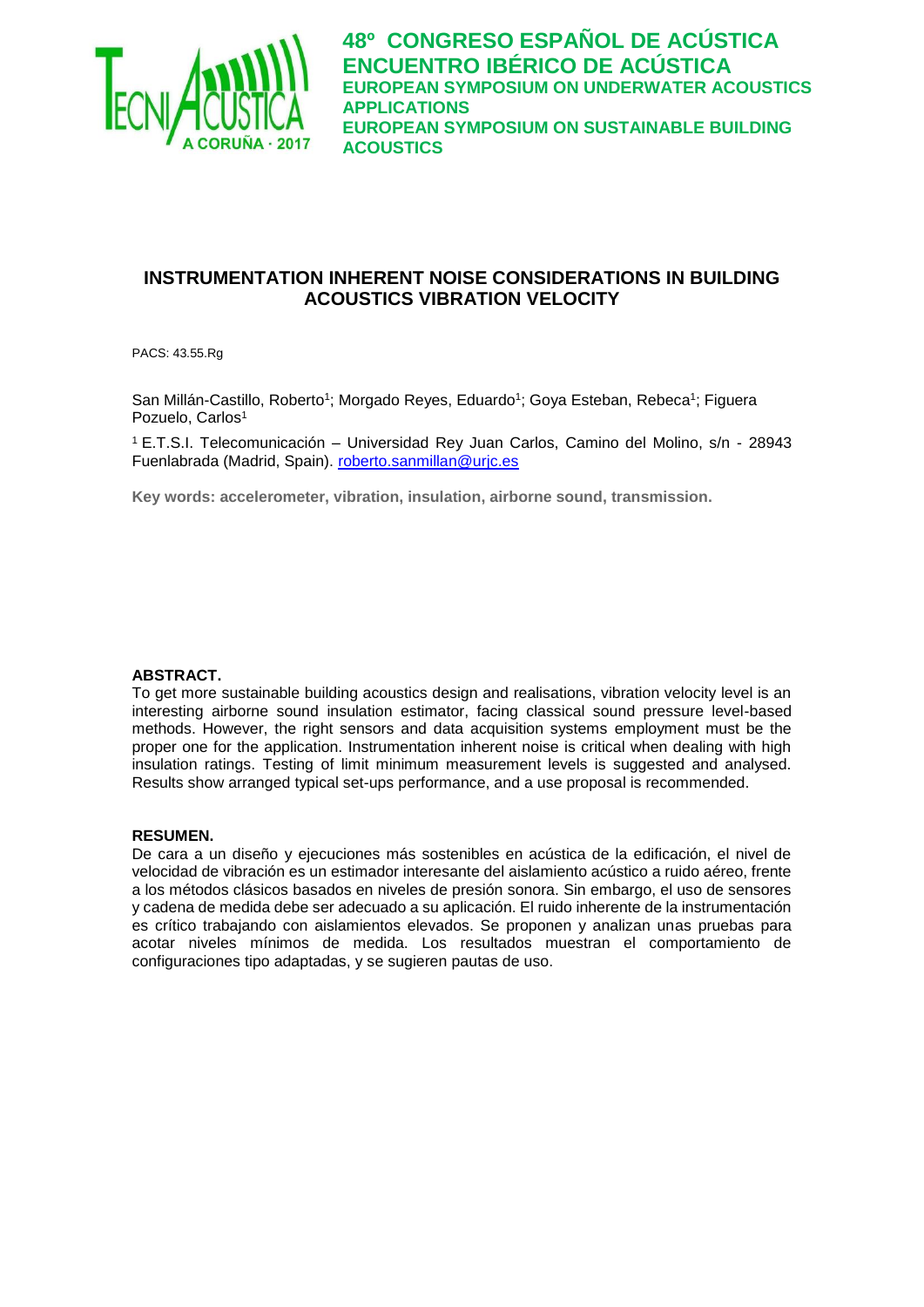

### **INTRODUCTION**

Airborne sound insulation between rooms is determined by procedures included in international standards [1]. Field insulation certification of a separating partition and its comparison with legal limits is the main goal [2]. When trying to perform a sustainable and efficient design which increases sound insulation, data from standardized tests might be incomplete. Unless testing environment works as sound transmission suite, unusual in real cases, flanking transmissions are likely to contribute to receiving levels along with the separating partition [3,4].

One important variable which can determine lateral transmissions is vibration velocity level (Lv) [5].  $L_v$  is a parameter tied to radiated sound power from partitions and its acquisition is simple [6,7]. There are instrumentation solutions supported on general purpose one-axis accelerometers, whose design can be improved regarding the needs in building acoustics testing [8]. A moderate resource investment can provide us with room wall vibrational responses.

In general, sound insulation is better in high frequency range, fact underlined regarding multiple layer partition design, and flanking paths [7]. Then, vibration signal levels can reach very low values which can interfere with noise, even more when using a vibration probe [8]. In low frequency range, inherent noise usually rises to relevant levels as it happens with sensors [9,10]. So, it is imperative to know background noise in this data collection procedure. Besides vibration signal from other sources, inherent noise of the equipment is also involved. Piezoelectric sensor inherent noise can be estimated by its thermo-electric and thermo-mechanic noises [9]. Some of the required data is not always available in manufacturers technical specifications, they are hardly to find out, or difficult to check in a regular engineering work. Usual available data is noise spectrum density at certain frequencies (10Hz, 100Hz, y1kHz and/or broadband), but it is uncommon to have a detailed information for all frequencies [10,11], or for a real measurement set-up with all parts interacting with each other in certain circumstances (analyser, cables, connectors and sensors).

This paper shows results of some testing proposals aimed to measure inherent noise of a whole measurement system devoted to vibration signal collection in building acoustics. Experiments are carried out on different features piezoelectric accelerometers and several mounting techniques. Testing are willing to be operational, and reasonable in a general engineering environment; not a laboratory one. Operational use proposal are suggested with regard to the testing environment

#### **PROBLEM STATEMENT**

In building acoustics, vibration signal levels could be very low. Flanking elements are not airborne straight excited and background signal levels must be considered in the measurement. The problem states this way: there is a possible contribution of instrumentation to background signal, and it can interfere with vibration signal which is generated by an acoustic source excitation. A measurement system consists of several elements which is not described in terms of noise as a whole, and far from a real testing environment [12]. So, inherent noise in every measurement system could increase. This noise must be known to be able to damp it in signal level estimation. The issues to deal with are the following ones:

- Assessment and analysis of interference of inherent noise of a measurement system with vibration signal in a building acoustics environment.
- Proper and efficient quantification of inherent noise of a measurement system in a true testing case and in the right frequency range.
- Recommendations suggestion on field inherent noise estimation of instrumentation by simple, quick and affordable procedures, depending on tests to be performed.
- Further research lines suggestion to improve and broaden data gathered.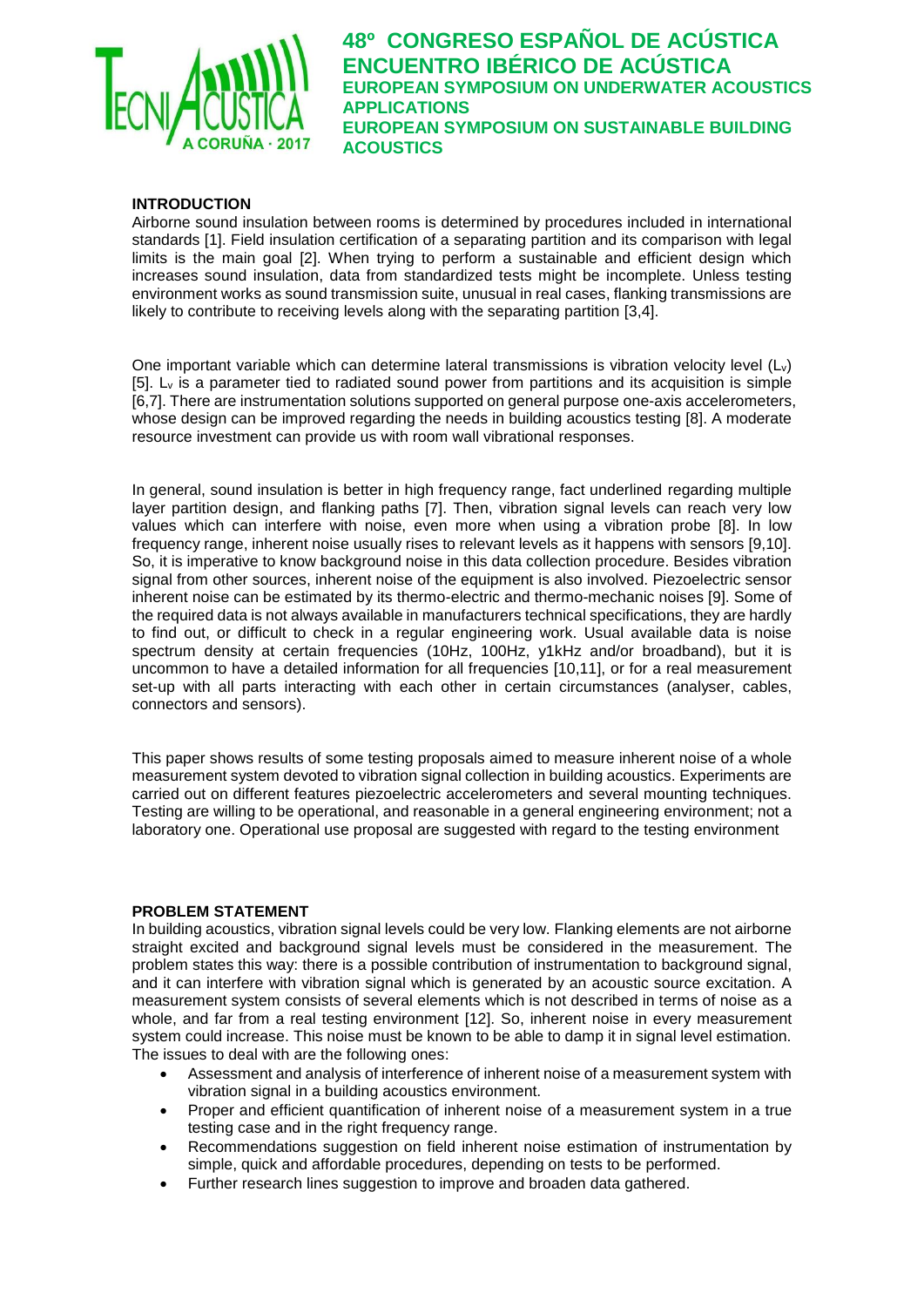

### **EXPERIMENTS**

Tests were performed in Rey Juan Carlos University facilities (Madrid, Spain). Experiments were carried out in a soundproof chamber (CEA) in the Acoustics Laboratory to avoid not desired and difficult to identify airborne and structure borne signals, mainly in low frequency range. The "quieter" moments are chosen, discarding occasional events.

Two one axis piezoelectric accelerometers CCLD™ are employed, whose global specifications are: general purpose design, low sensitivity to environmental factors, several mounting techniques availability, lightweight as 8.6g, and professional and precision use. The following technical accelerometers features should be remarked [11]:

- Type 4533-B-004, from B&K. Voltage sensitivity: ~50mV/g. Frequency range of use (Amplitude):0.2-12.8kHz. Resonance frequency: 43kHz. Amplitude range: +/-163dB. Wide band Inherent noise: ~63dB.
- Type 4533-B-002, from B&K. Voltage sensitivity: ~500mV/g. Frequency range of use (Amplitude):0.2-12.8kHz. Resonance frequency: 40kHz. Amplitude range: +/-143dB. Wide band Inherent noise: ~59dB.
- Low noise coaxial cable 10-32UNF, and BNC adaptor, length 1.2m].
- Frequency analyser, type Soundbook, from Sinus.

In all tests, the whole measurement system is analysed with one-third octave band resolution. An exponential average is applied over a time measurement of 15s. The variable studied is acceleration level to obtain a direct value, and not an integrated one as velocity, so direct comparison might be done against manufacturer´s sensors specifications or other research papers in this field [9,10,11]. The different performed experiments are described and justified as follows, see *Figure 1*. All of them use both 50mV/g and 500mV/g sensors:

- **BN\_OnRubber**, background noise. The sensor rests on an antivibration elastomer pad in the CEA. This measurement goal is to record the background vibrational signal of the whole measuring system, in the least environmentally biased circumstances. It is the closest test to the ones performed in a proper calibration laboratory, and it is supposed to show the minimum inherent noise provided by the measurement system. Therefore, *BN\_OnRubber* test is considered as the "Gold Standard", or reference value.
- **BN OnAir**, background noise in the air. The sensor is supported by hand in the air vertically, trying not to move it at all. This test would be an alternative to obtain background noise when a proper surface to let the sensor rest is not available.
- *BN\_Mov*, background noise with movements. This test is very similar to *BN\_OnAir*, but performing a slight movement with the hand holding the sensor, up and down around 10cm. It tries to show the effect of an exaggerated movement in a test carried out by an expert, but not so far from a beginner; or in a situation when a forced position can cause extra movement (e.g. a measurement on the ceiling, or on a difficult access partition area)
- **BN** OnRubber XXBrass, background noise with probe. In this test some brass probe of different lengths are attached to the accelerometers (XX means 6.5mm or 25mm), and measurements are performed in different probe orientations (Vertical or lateral). The goal of this measurement is the research of the effect of probe attaching to the sensor when it comes to inherent noise. Probes rest on an elastomer, simulating testing on a wall, but with no vibrations.

#### **RESULTS AND DISCUSSION**

EXPERIMENT 1: FIRST HYPOTHESIS AND BN\_OnRubber, BACKGROUND NOISE

The most advantageous situation regarding background noise is shown first, *BN\_OnRubber*, see *Figure 2*. It is important to verify whether first hypothesis is right, and inherent noise values can interfere with vibration signal collected in real testing on a airborne excited partition. Inherent noise is represented as a vibration velocity level  $(L_v)$ , referenced 10<sup>-9</sup>m/s. The rest of signals are part of an airborne sound insulation test ( $R'w = 48dB$ , an average value in building acoustics):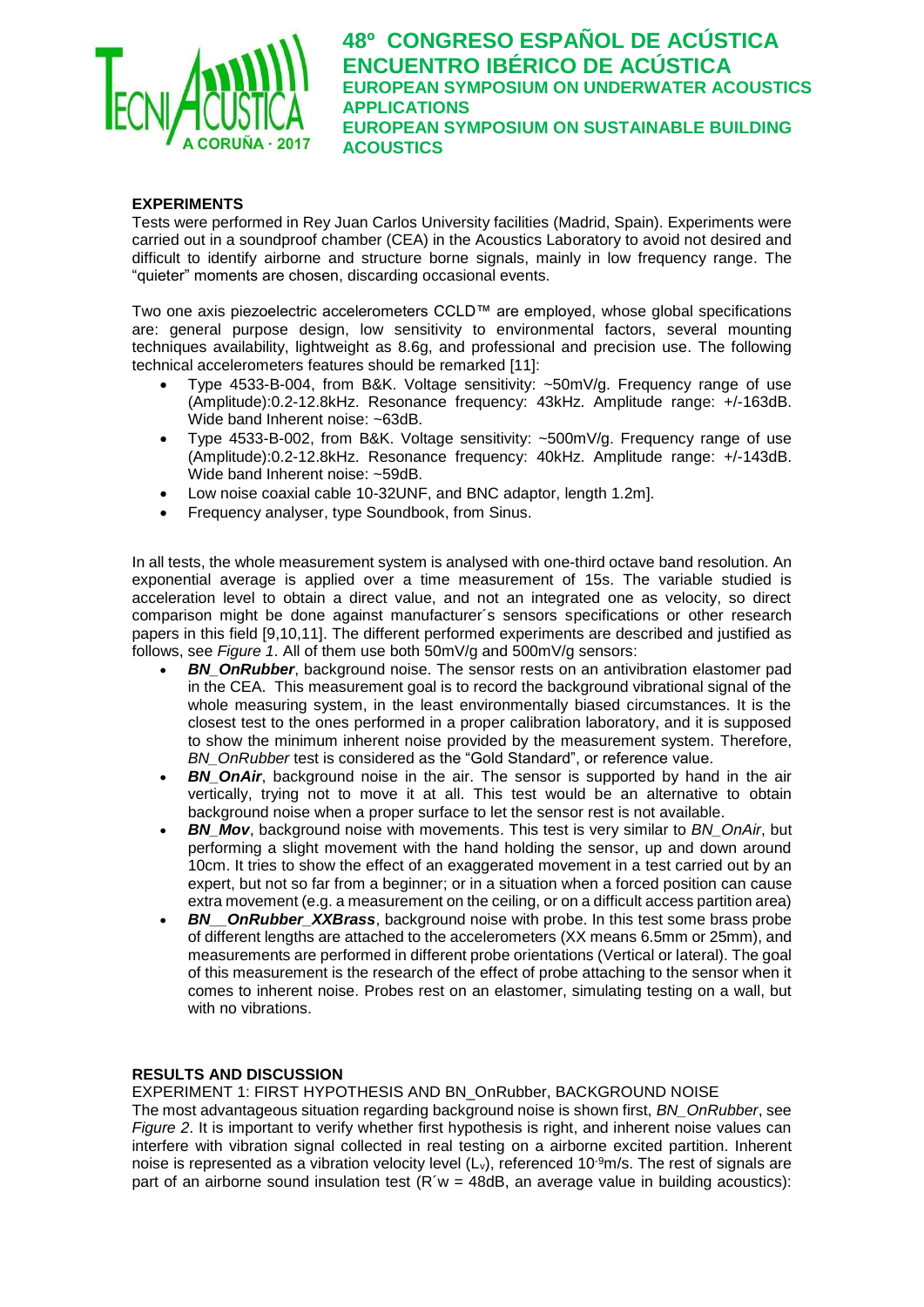

separating and a flanking element velocity levels. Regarding the separating element, inherent measurement system noise figures hardly interfere: there is at least a 12.5dB difference in low frequency range, and its correction is possible (i.e. more than 6dB). Flanking element case is different and even its velocity level signal goes 10dB below the inherent noise of the least sensitive accelerometer; then there is no chance to correct it. In a general scope, more unfavourable situations are possible: higher insulation values which means lower L<sub>v</sub>; and lower sensitivity sensors whose inherent noise uses to be higher as well. So, the first hypothesis is confirmed.



*Figura 1. Example photographs on some postitions: 1) BN\_OnRubber, 2) BN\_OnAir, 3) BN\_OnRubber\_6.5Brass\_Lateral, 4) BN\_OnRubber\_255Brass\_Lateral*

EXPERIMENT 2: BN\_OnRubber, BACKGROUND NOISE BN\_OnAir, BN ON THE AIR *BN\_OnRubber* and *BN\_OnAir* experiment effects are studied now, see *Figure 3*. *BN\_OnRubber* is the reference experiment for all the rest, and comparisons regard to it. From this point to the end of the paper, figures represent vibration acceleration levels  $(L_a)$ , referenced to 10<sup>-6</sup>m/s<sup>2</sup>, more adequate for sensor features comparisons. *BN\_OnRubber* let us see sensor sensitivity crucial influence when measuring the same very low levels; the higher the sensitivity, the higher the sensor resolution. Noise figure also differs from sensors specifications because of the rest of the system noise interference in that right situation. At very low frequencies, the 500mV/g sensor detects even very low level vibration. From there, the spectrum is very close to a white noise one, typical of thermo-electrical circuitry noise.

Moreover, *Figure* 3 shows how the fact of holding the sensor in the air increases inherent noise regarding the reference. This change is focused on low frequencies where levels are up to 25dB higher in the most sensible accelerometer. The effect is very similar for both sensors, considering, linearity in most sensors (+/-1/3%), and a movement that is random. This effect is linked to the hand movement since it disappears in the static experiment. The 500mV/g remains more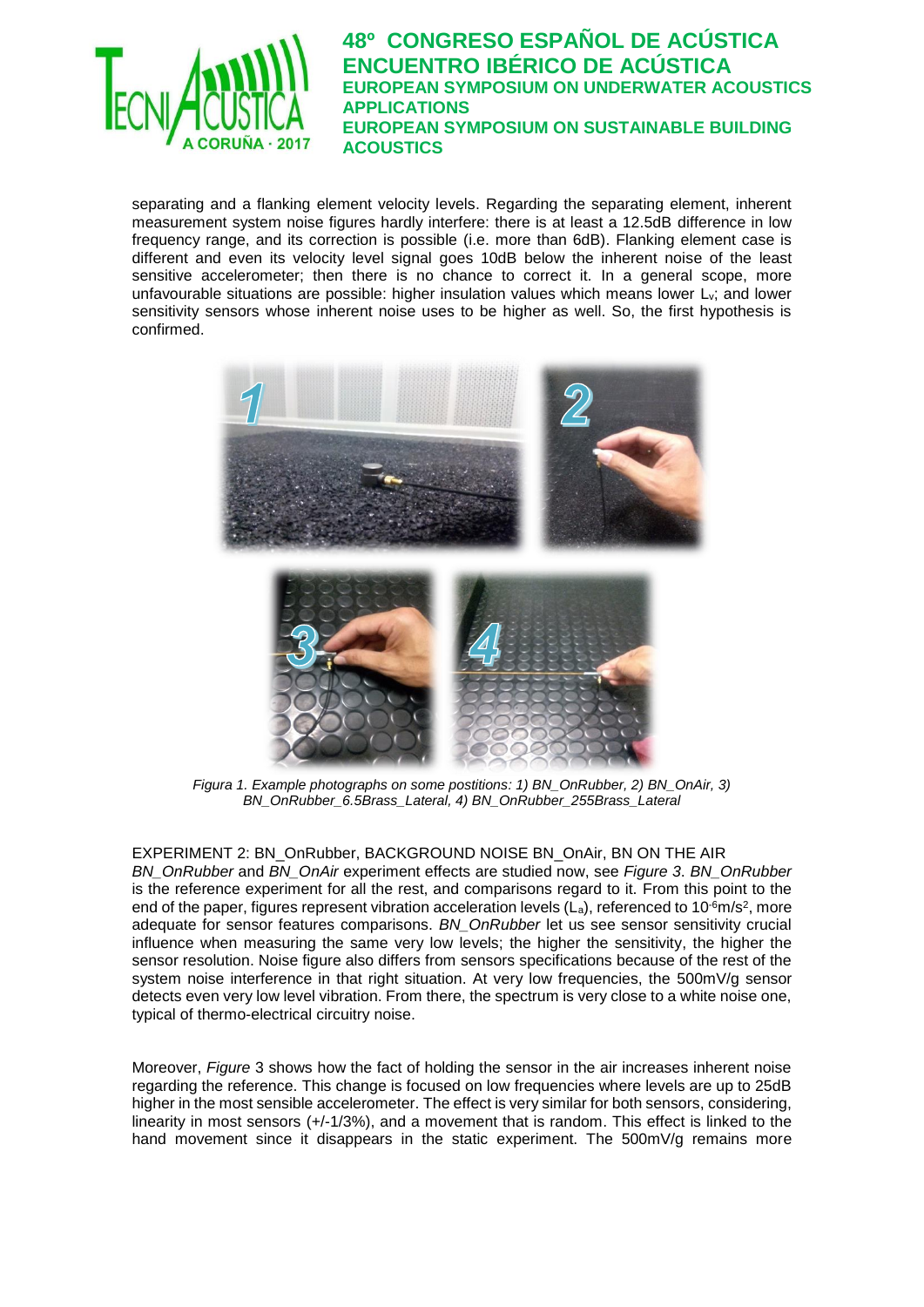

influenced in the frequency range (up to 800Hz-1kHz bands, against 200Hz band). However, once those frequency bands are over, the new inherent noise agrees with the gold standard.



*Figure 2. Separating element L<sup>v</sup> and flanking element L<sup>v</sup> comparison versus measurement system inherent noise L<sup>v</sup> with 50mV/g and 500mV/g sensors performing BN\_OnRubber experiment.*

#### EXPERIMENT 3: BN\_Mov, BACKGROUND NOISE WITH SENSOR MOVEMENT

The impact of a looser accelerometer support that includes some movement is now presented in *Figure 4*. A stronger movement make inherent noise figures worse than just on the air: sensor responses are quite worse broadband, keeping the worst in the low frequency range, and again the most sensible accelerometer is much more affected. However, the 50mV/g sensor increases much more noise level in this experiment. These tests lead to the inconvenience of movements over vibration measurements, with a clear and random deterioration in a signal broadband.



*Figure 3. BN\_OnAir experiment L<sup>a</sup> and BN\_OnRubber (50\_BN and 500\_BN) experiment L<sup>a</sup> comparison, with 50mV/g and 500mV/g sensors.*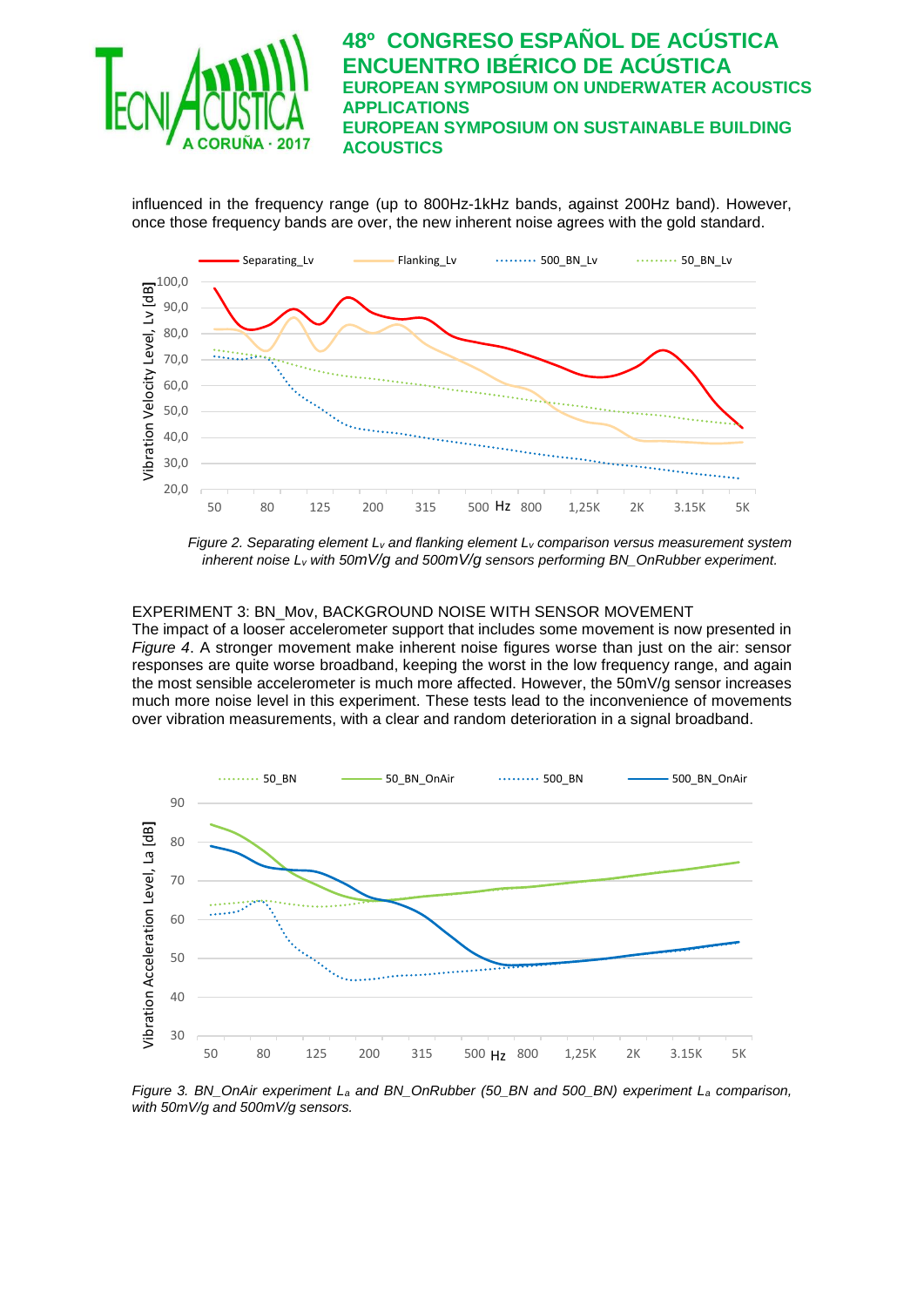



*Figure 4. BN\_Mov experiment L<sup>a</sup> and BN\_OnRubber (50\_BN and 500\_BN) experiment L<sup>a</sup> comparison with 50mV/g and 500mV/g sensors.*

#### EXPERIMENTS 4&5: BN\_OnRubber\_(Lateral)\_XX\_Brass, BN WITH PROBE

Attaching a probe to accelerometers to collect vibration data brings some certain movements when holding the probe because of a more unstable support. *Figure 5* shows measurements with a 6.5mm length brass probe in a vertical and lateral orientation. It can be verified that different probe orientation barely changes the results, although once again there is a disagreement with the reference measurement. An inherent noise increasing can be scrutinized on the least sensitive sensor comparing with *BN\_OnAir*; On the other hand, 500mV/g accelerometer remains the same *BN\_OnAir* levels. When it comes to movement, features remain or are improved since support can generate more stability on grasping the accelerometer probe.

The 25mm brass probe analysis comes out some changes with respect to the shortest probe, see *Figure 6*. Firstly, a degeneration in the *Lateral* response in both sensors is confirmed, unlike with the former probe. It can be explained because the lateral support is more unsteady that the vertical one. The new length causes more movement than a shorter one, due to a more forced measurement position. Nevertheless, a very remarkable phenomenon is the improved low frequency response in a vertical position regarding the 6.5m probe, with both sensors. It is likely that a weight gain is the main reason to obtain a better sensor response, so the probe support become firmer.

Concerning gold standard inherent noise measurements, the rest of the experiments show a worse response mostly in low frequencies. As far as 21dB difference with 50mV/g sensor, and as far as 25dB with 500mV/g sensor. Inherent noise has a diverse spectrum depending the experiment performed, but with similar trends: in low frequency range is more changeable although it looks like an A/f noise; in high frequency range, it follows a white noise pattern, shifted in amplitude depending on the accelerometer sensitivity.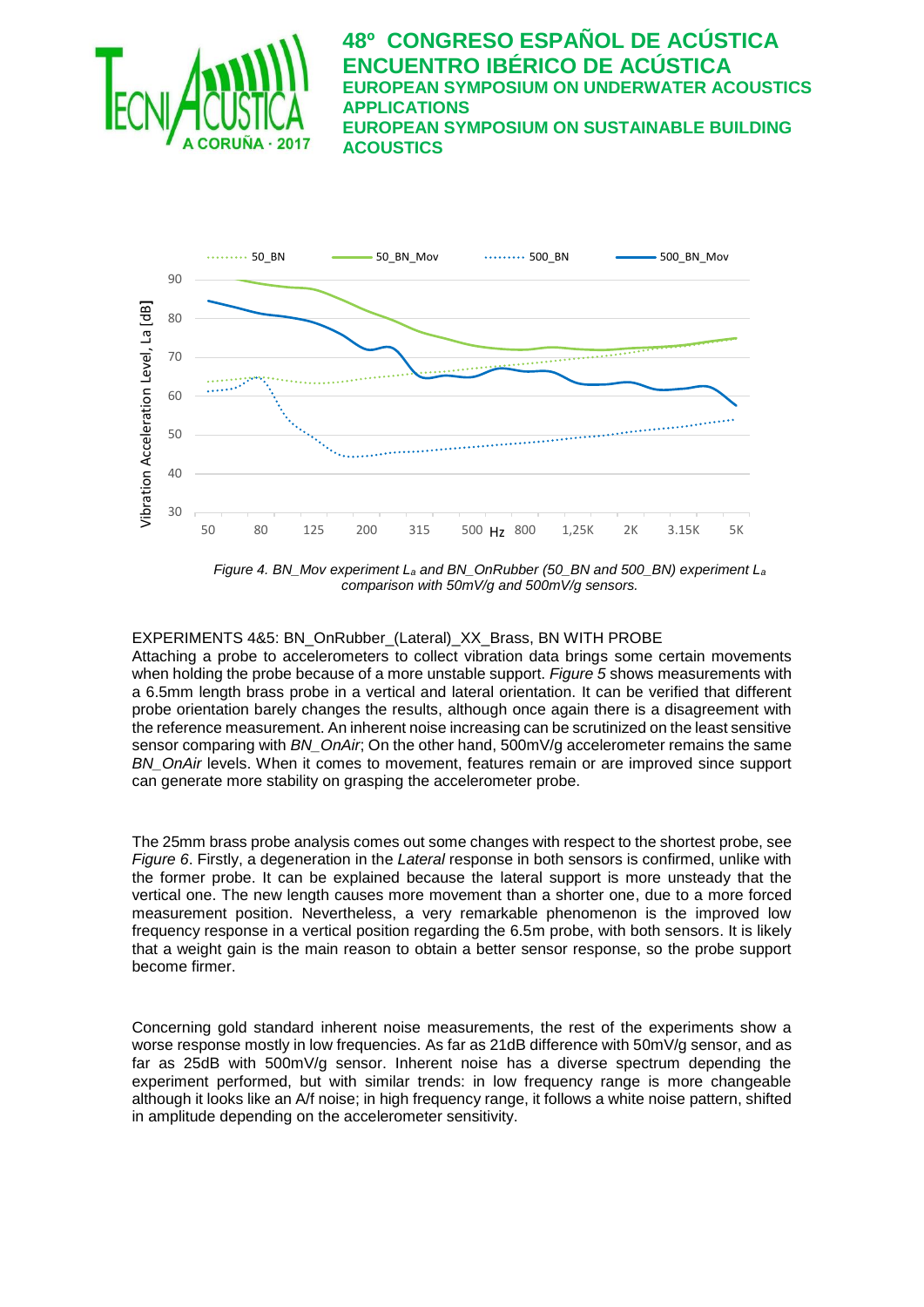



*Figure 5. BN\_OnRubber\_6.5Brass La, BN\_OnRubber\_6.5Brass\_Lateral and BN\_OnRubber (50\_BN and 500\_BN) experiment L<sup>a</sup> comparison with 50mV/g and 500mV/g sensors.*



*Figure 6. BN\_OnRubber\_25Brass La, BN\_OnRubber\_25Brass\_Lateral and BN\_OnRubber (50\_BN and 500\_BN) experiment L<sup>a</sup> comparison with 50mV/g and 500mV/g sensors.*

### **CONCLUSIONS**

An experimental point of view of inherent noise of a professional precision measurement system has been provided, along with several simple noise characterization procedures depending on real environment and available resources. So, a sustainable and useful equipment inherent noise assessment is presented. Agreements and disagreements among them have been analysed depending on mounting techniques and sensors involved in tests. The relevance on estimating equipment inherent noise has been confirmed since interference with signals collected in vibrational building acoustics testing can happen. Signal distortion is verified over an average airborne sound insulation test sample, so a deterioration is expected with higher insulation.